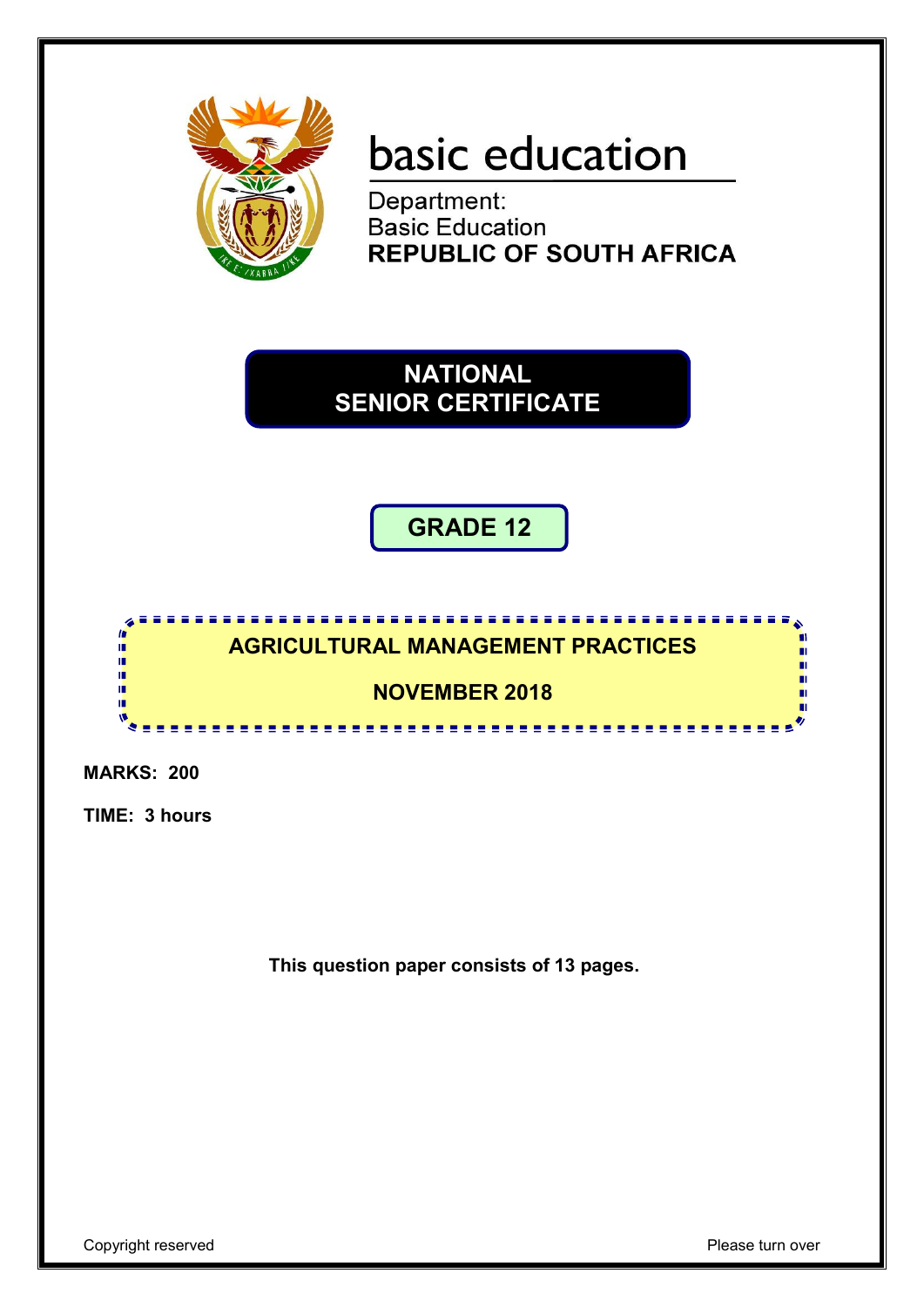#### **INSTRUCTIONS AND INFORMATION**

- 1. This paper consists of TWO sections.
- 2. Answer ALL the questions in the ANSWER BOOK.
- 3. Read the questions carefully and answer only what is asked.
- 4. Number the answers correctly according to the numbering system used in this question paper.
- 5. You may use a non-programmable calculator.
- 6. Start EACH question on a NEW page.
- 7. Write neatly and legibly.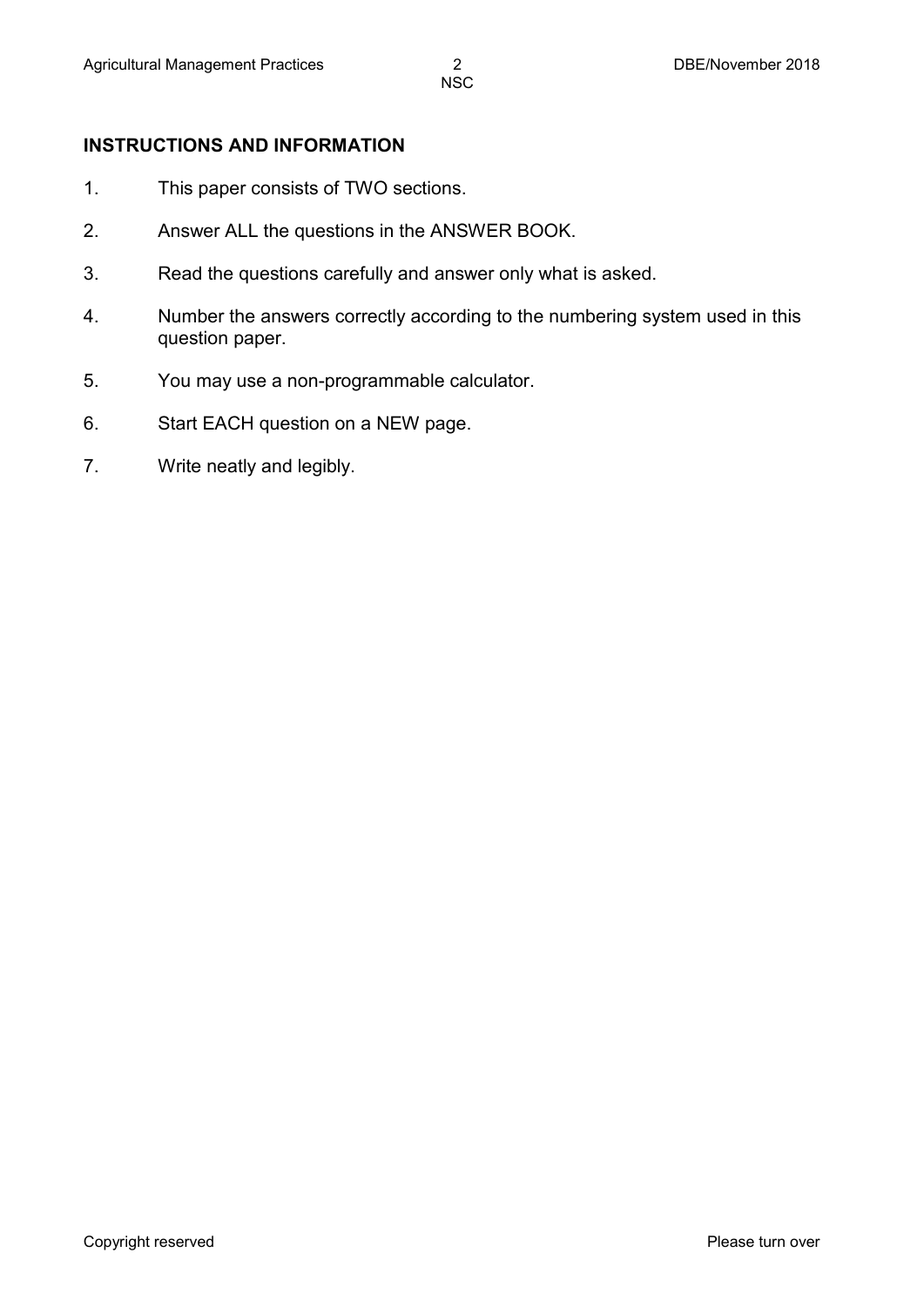#### **SECTION A**

#### **QUESTION 1**

- 1.1 Various options are provided as possible answers to the following questions. Choose the answer and write only the letter (A–D) next to the question numbers (1.1.1 to 1.1.10) in the ANSWER BOOK, e.g. 1.1.11 D.
	- 1.1.1 The climatic factor that has an influence on biochemical and physiological processes in the plant:
		- A Wind
		- B **Temperature**
		- C Rain
		- D Humidity
	- 1.1.2 Soil erosion in the veld leads to ...
		- A veld depreciation.
		- B grasslands.
		- C veld degradation.
		- D Karoo veld.
	- 1.1.3 Modern technology used in precision farming to correct variability in the field:
		- A VRT
		- B GIS
		- C GPS
		- D CIR
	- 1.1.4 The process where topsoil and subsoil are collected to determine the nutrient status of the soil:
		- A Soil analysis
		- B Soil survey
		- C Soil sampling
		- D Soil data
	- 1.1.5 The farm management principle which is characterised by setting the production process and its accompanying budget:
		- A Motivation
		- B Control
		- C Coordination
		- D Planning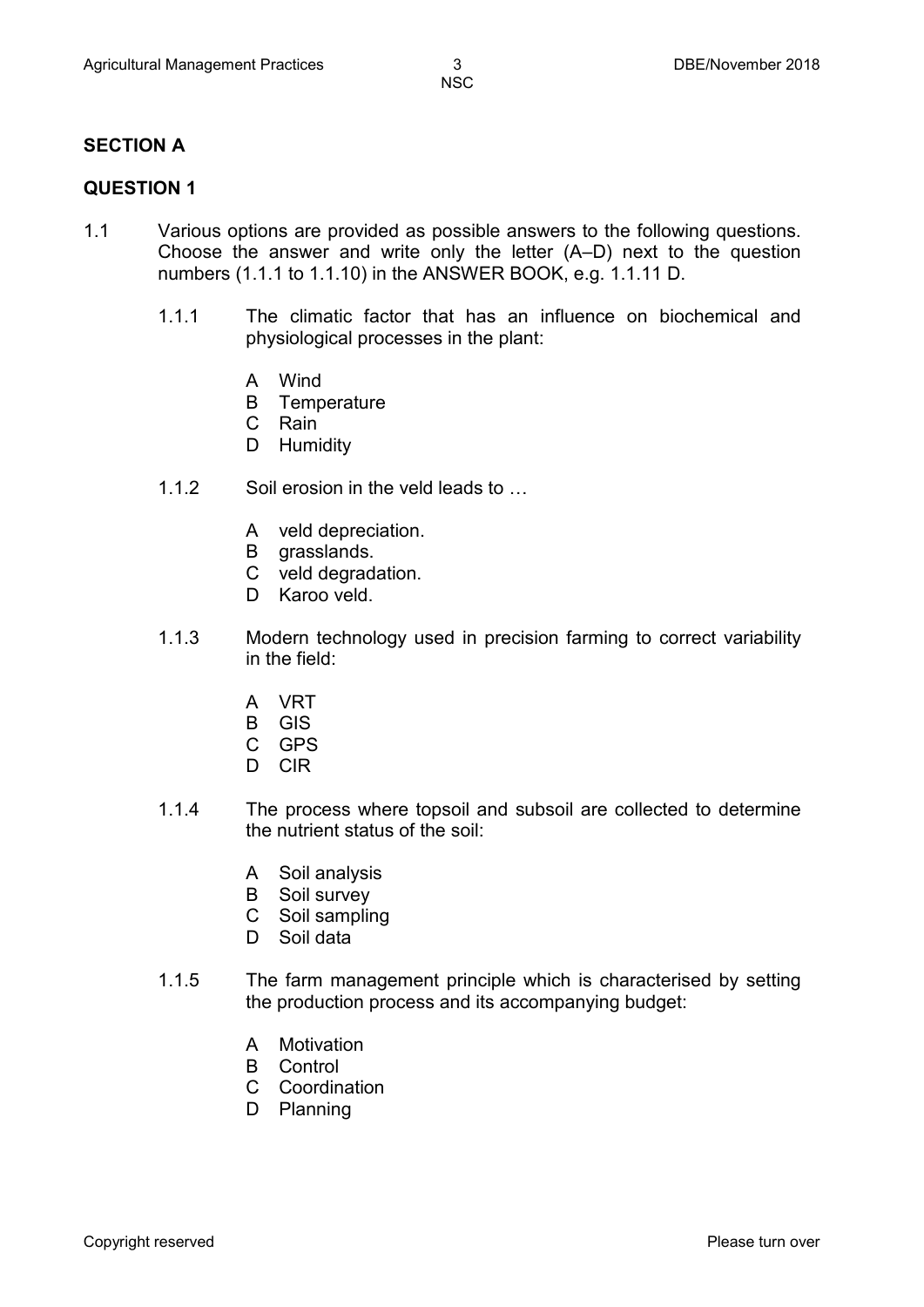- 
- 1.1.6 … is used to determine the expiry date of a processed agricultural product.
	- A Planting date
	- B Harvesting date
	- C Marketing date
	- D Value added date
- 1.1.7 A method of payment using the internet:
	- A Electric fund raiser
	- B Cheque payment
	- C Electronic funds transfer
	- D Credit note
- 1.1.8 The agribusiness sector in which a farmer normally operates:
	- A Primary sector
	- B Secondary sector
	- C Tertiary sector
	- D Processing sector
- 1.1.9 It is necessary to update ... records on a daily basis.
	- A labour
	- B yield
	- C electricity
	- D growth
- 1.1.10 The price setting method used by the farmer to determine equilibrium and then add 15% for profit:
	- A Supply and demand
	- B Market research
	- C Marketing chain
	- D Break-even point (10 x 2) (20)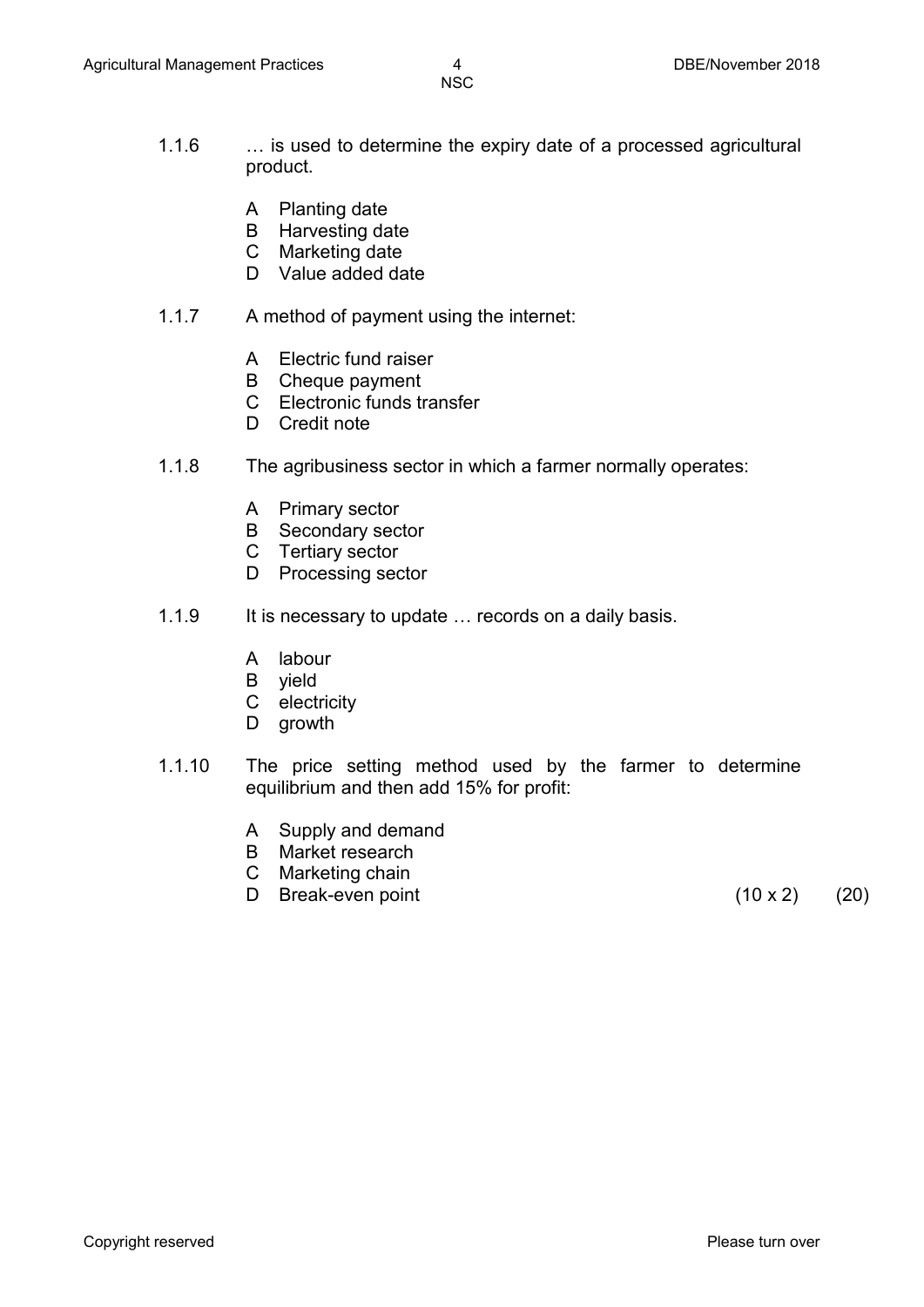1.2 Choose a description from COLUMN B that matches a term/phrase in COLUMN A. Write only the letter (A–L) next to the question numbers (1.2.1 to 1.2.10) in the ANSWER BOOK, e.g. 1.2.11 M. Use each description in COLUMN B only ONCE.

|        | <b>COLUMN A</b>            |   | <b>COLUMN B</b>                                                                                                             |
|--------|----------------------------|---|-----------------------------------------------------------------------------------------------------------------------------|
| 1.2.1  | General farm costs         | A | marketing at municipal markets                                                                                              |
| 1.2.2  | Agri-BEE legislation       | B | increase the amount of work<br>completed in a certain period using                                                          |
| 1.2.3  | Product promotion          |   | fewer labourers                                                                                                             |
| 1.2.4  | Labour costs               | C | costs that include salaries and<br>benefits of workers                                                                      |
| 1.2.5  | <b>Financial recording</b> | D | a worker on a farm who spends                                                                                               |
| 1.2.6  | Labelling legislation      |   | most of the time performing<br>managerial tasks                                                                             |
| 1.2.7  | Leadership                 | Е |                                                                                                                             |
| 1.2.8  | Mechanisation              |   | farm costs that cannot be allocated<br>to only one enterprise                                                               |
| 1.2.9  | Farm manager               | F | agricultural policy that aims to                                                                                            |
| 1.2.10 | Farm gate marketing        |   | economically empower previously<br>disadvantaged people                                                                     |
|        |                            | G | process that ensures the correct<br>entering of financial activities,<br>position and performance into<br>accounting sheets |
|        |                            | H | a financial statement that indicates<br>the profit or loss                                                                  |
|        |                            |   | action used to encourage<br>consumers to buy the product                                                                    |
|        |                            | J | delegation of authority and<br>responsibilities                                                                             |
|        |                            | K | farmers sell directly from where the<br>products are being produced                                                         |
|        |                            | L | a pictorial presentation of the<br>content of the processed agricultural<br>product                                         |

 $(10 \times 2)$  (20)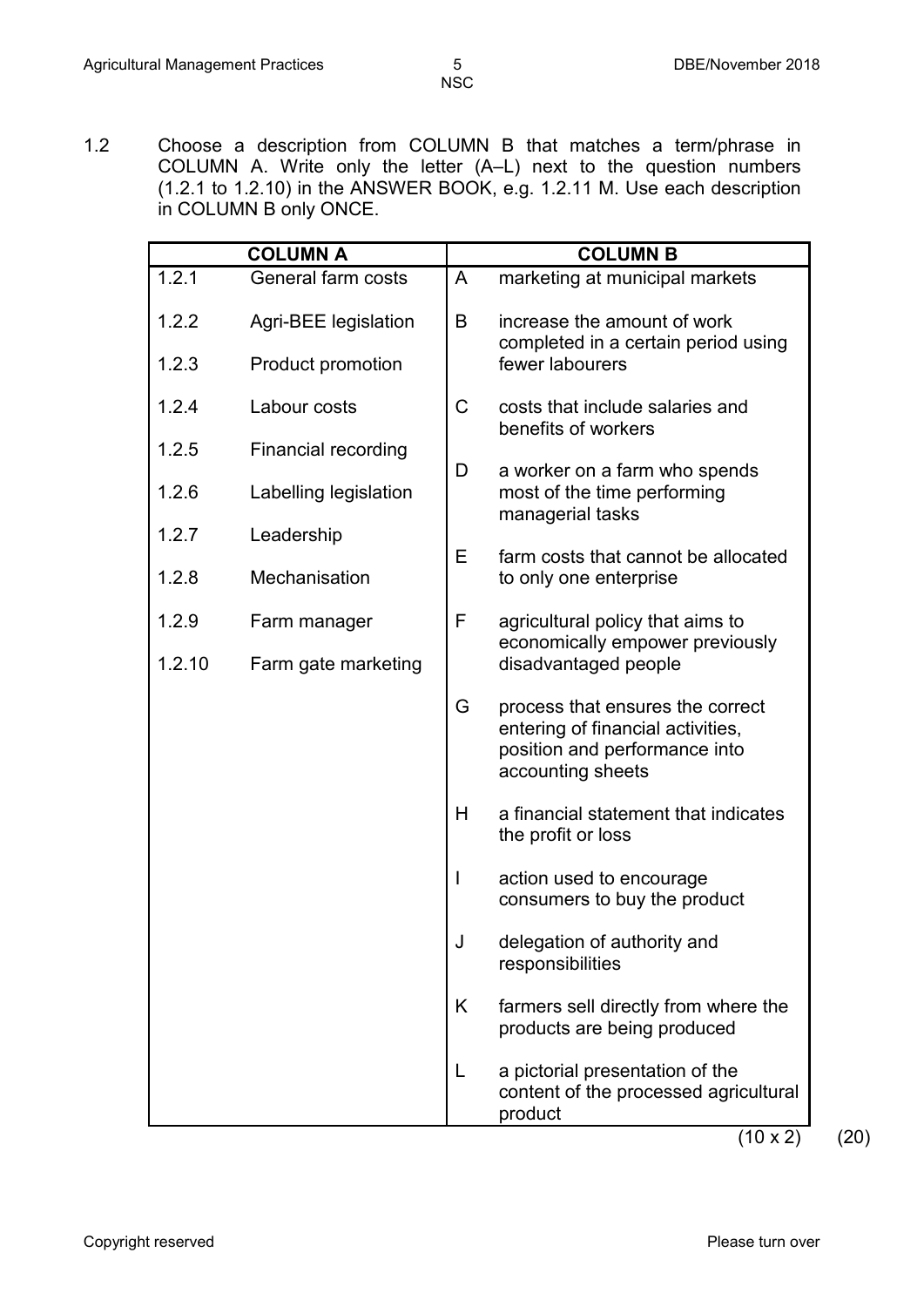- 
- 1.3 Give the CORRECT agricultural term for EACH of the following descriptions. Write only the term next to the question numbers (1.3.1 to 1.3.5) in the ANSWER BOOK, e.g. 1.3.6 Recording.
	- 1.3.1 The financial resource which provides a farmer with financial protection against unforeseen events, like hail and fire
	- 1.3.2 The number of products purchased by consumers at a given price
	- 1.3.3 Labour legislation that provides for payment of employees who sustained injuries and contracted diseases in the workplace
	- 1.3.4 A farming enterprise that tourists visit to see wild animals in their natural environment
	- 1.3.5 Farm facilities required, such as storage facilities, electricity and roads  $(5 \times 1)$  (5)
- 1.4 The following statements are INCORRECT. Change the UNDERLINED word(s) to make the following statements CORRECT. Write the answer next to the question numbers (1.4.1 to 1.4.5) in the ANSWER BOOK, e.g. 1.4.6 Fixed capital.
	- 1.4.1 Money used in the process of operating the business, is income.
	- 1.4.2 Creditors are the people who owe the business money.
	- 1.4.3 A cheque is available in the form of bank notes and coins.
	- 1.4.4 The source document issued to acknowledge that money has been received by the business is known as payments.
	- 1.4.5 Trade mark is more concerned with the protection of the product, easy handling and displaying information to consumers. (5 x 1) (5)

### **TOTAL SECTION A: 50**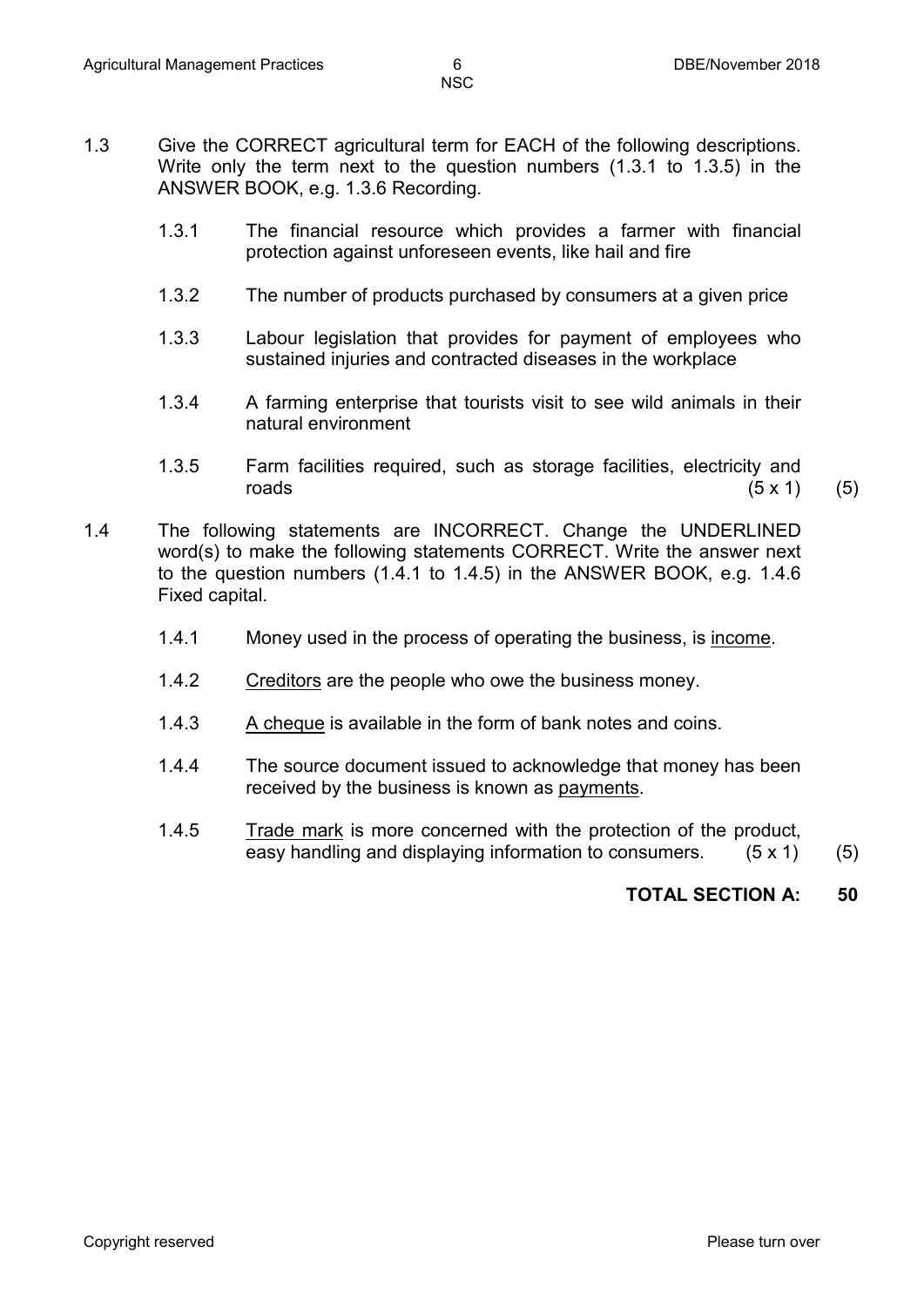#### **SECTION B**

#### **QUESTION 2: PHYSICAL AND FINANCIAL PLANNING**

#### **Start this question on a NEW page.**

- 2.1 The topography of a piece of land determines the soil productivity.
	- 2.1.1 Redraw the table and explain how terrain and topographical aspects can affect the crop production potential of the soil.

| <b>TERRAIN AND</b><br><b>TOPOGRAPHICAL ASPECTS</b> | <b>PRODUCTION</b><br><b>POTENTIAL</b> |     |
|----------------------------------------------------|---------------------------------------|-----|
| Deep soil with few rocks, gentle slopes            |                                       |     |
| Shallow soil on moderate rocky slope               |                                       |     |
| Very steep slopes                                  |                                       | (3) |

2.1.2 The pictures, **A**, **B** and **C**, below show different methods that farmers can use to prevent soil erosion. Identify EACH method and write the answer next to the letters (**A**, **B** and **C**) in the ANSWER BOOK.



2.1.3 Two different cultivation practices (**A** and **B**) are shown in the diagram below. Choose the CORRECT method to use on a 45° slope and give TWO reasons for your answer.



(3)

(3)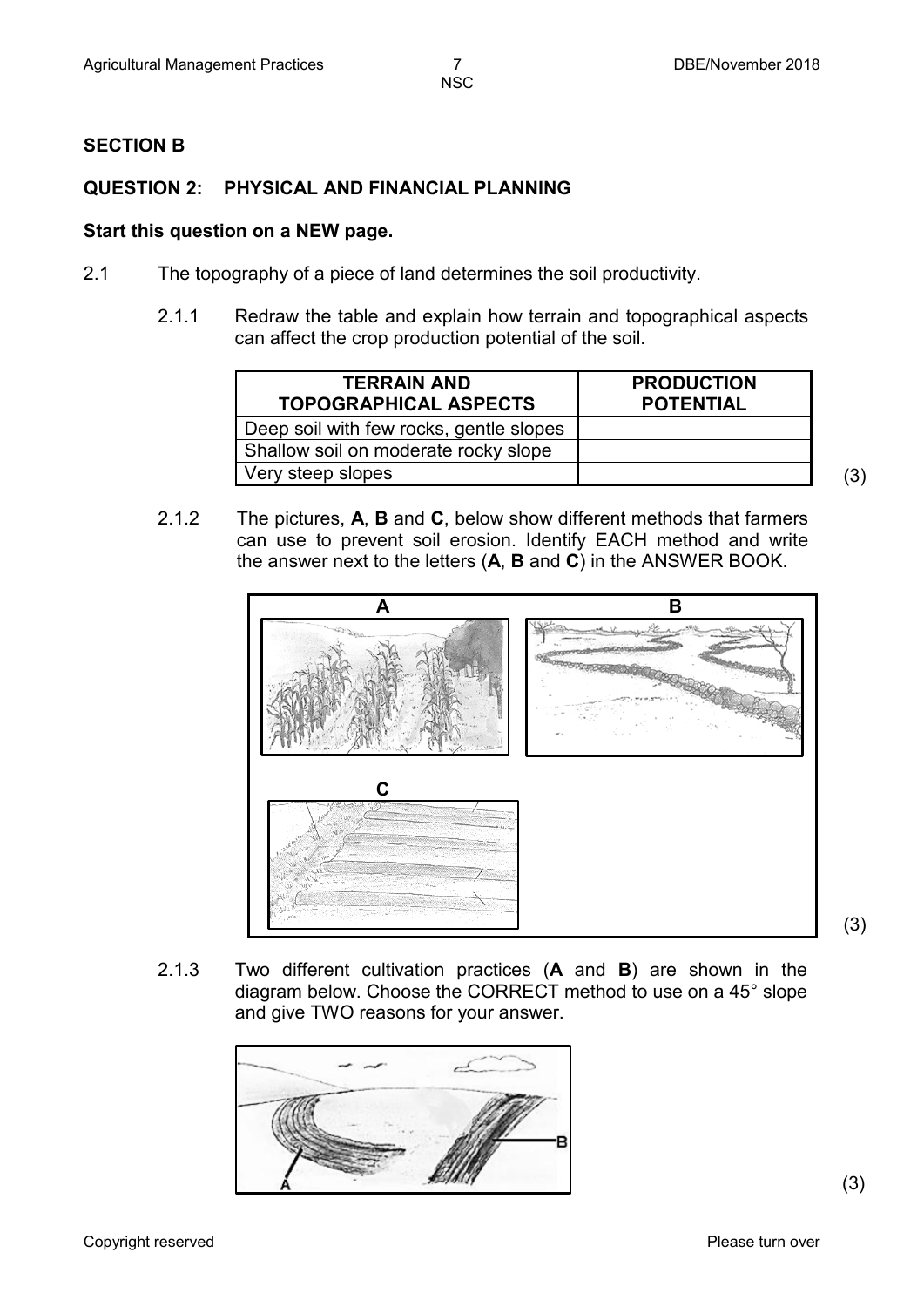2.2 A beef farmer uses 2 000 ha of grassland veld type for grazing with a carrying capacity of 4 ha/LSU/year. The following groups of animals are kept on the farm, each with its own usage factor, as indicated in the table.

| <b>ANIMAL GROUP</b>        | <b>NUMBER</b> | <b>USAGE FACTOR</b> | <b>TOTAL</b> |
|----------------------------|---------------|---------------------|--------------|
| Lactating cows             | 300           |                     | 360          |
| Calves 1-2 years           | 300           | 0,6                 |              |
| <b>Replacement heifers</b> | 60            | l .O                |              |
| <b>Bulls</b>               |               | 1.3                 |              |
| otal                       |               |                     |              |

- 2.2.1 Redraw and complete the table in the ANSWER BOOK. Calculate the total number of animals that the farmer has on the veld. (4)
- 2.2.2 Calculate the maximum number of large stock units (LSU) that this farm can accommodate according to the carrying capacity. (2)
- 2.2.3 State whether this farm is managed as a sustainable grazing unit. List THREE possible impacts on the sustainability. (4)
- 2.2.4 Give FIVE possible solutions to make the natural grazing unit more sustainable. (5)
- 2.3 Name and describe THREE main farming systems (methods) used within the commercial farming sector in South Africa. (6)
- 2.4 Name TWO activities where farmers may use animal traction to supplement tractor operation. (2)
- 2.5 State FOUR methods that a farmer can use to ensure a well-motivated productive workforce. (4)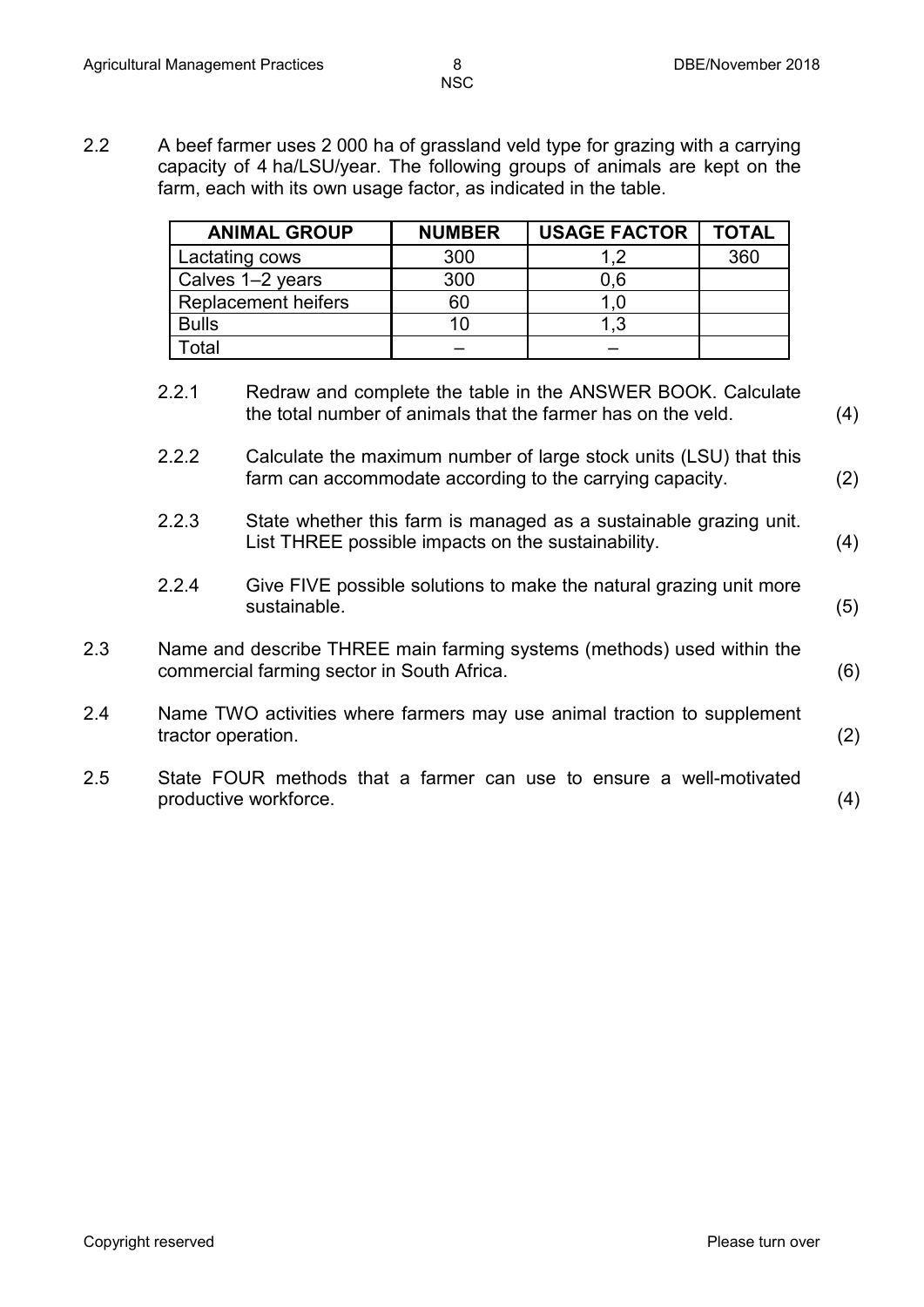2.6. Study the budget of a crop production enterprise below and answer the questions that follow.

| <b>EXPECTED INCOME</b>                                  |          |        |            |  |  |
|---------------------------------------------------------|----------|--------|------------|--|--|
| Unit price (R)<br>Total<br><b>Item</b><br><b>Amount</b> |          |        |            |  |  |
| <b>Sales</b>                                            | 400 bags | 250,00 | 100 000,00 |  |  |
| Loan                                                    |          |        | 50 000,00  |  |  |
| Hired plough                                            |          |        | 10 000,00  |  |  |
| <b>TOTAL INCOME</b>                                     |          |        | 160 000,00 |  |  |

| <b>EXPECTED COSTS</b> |               |                |              |  |
|-----------------------|---------------|----------------|--------------|--|
| <b>Item</b>           | <b>Amount</b> | Unit price (R) | <b>Total</b> |  |
| Seed                  | 20 bags       | 400,00         | 8 000,00     |  |
| Fertilisers           | 600 kg        | 80,00/50 kg    | 960,00       |  |
| Wages                 | 8             | 850,00         | 6 800,00     |  |
| Pesticides            | 20 litres     | 90,00          | 1 800,00     |  |
| Transport             |               |                | 4 000,00     |  |
| TOTAL COST            |               |                | 21 560,00    |  |

- 2.6.1 Name the type of financial statement that is compared to the values in the budget. (1)
- 2.6.2 Identify the item that is influenced by the change in interest rate and give a reason for the answer. (2)
- 2.6.3 Name ONE item that is influenced by the inflation rate. Explain how it will affect the values in the budget. (2)
- 2.6.4 State the item that is affected by labour legislation. (1)
- 2.7 Discuss how EACH of the following will affect the choice of production method:

| 2.7.1                                     | Profitability   | (2) |  |
|-------------------------------------------|-----------------|-----|--|
| 2.7.2                                     | <b>Markets</b>  | (2) |  |
| 2.7.3                                     | <b>Policies</b> | (2) |  |
| Driefly diagynea tha following atatamanty |                 |     |  |

2.8 Briefly discuss the following statement:

Obtaining credit is a high-risk action. (2) **[50]**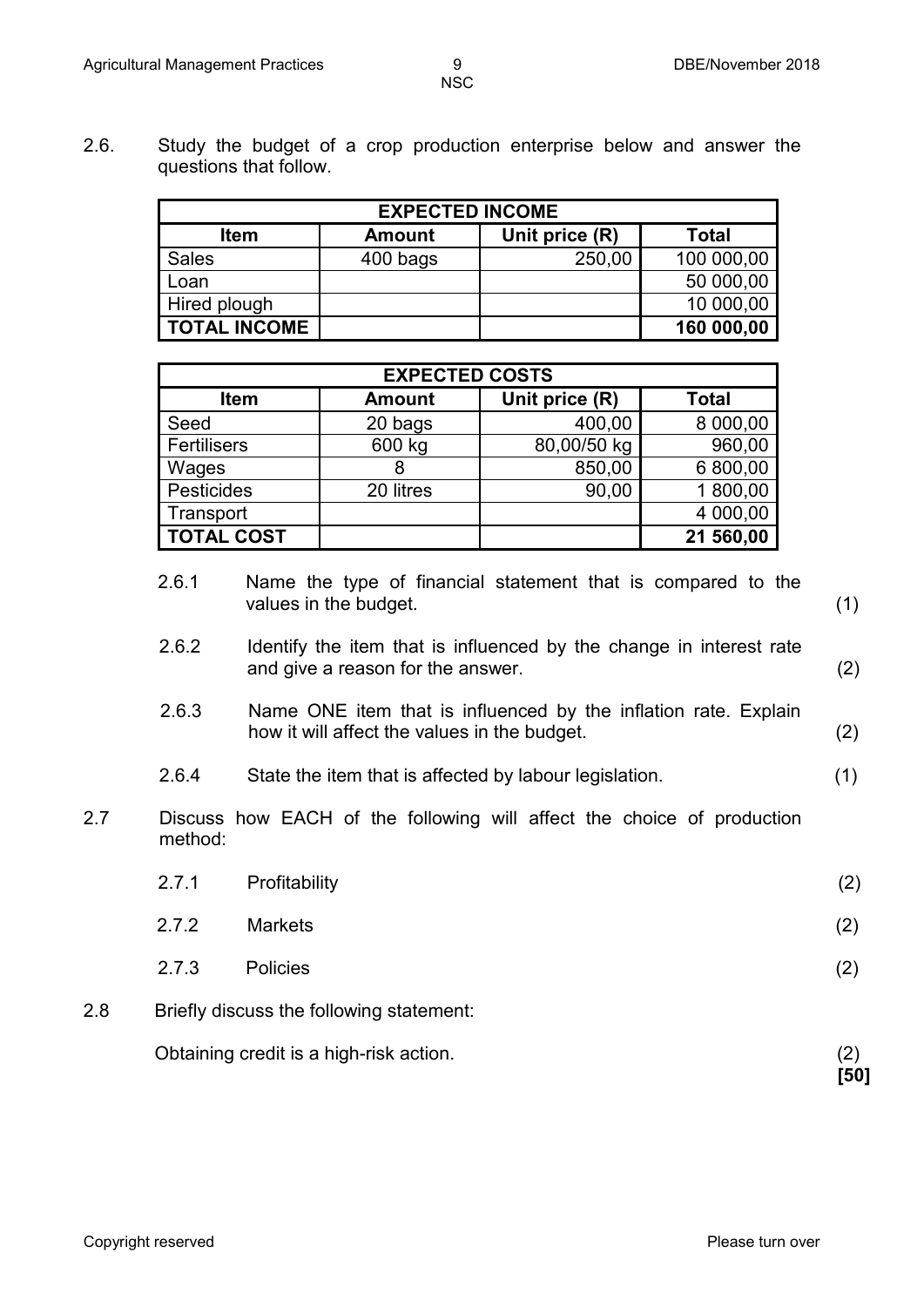#### **QUESTION 3: ENTREPRENEURSHIP, RECORDING, MARKETING, BUSINESS PLANNING AND ORGANISED AGRICULTURE**

#### **Start this question on a NEW page.**

3.1 Give ONE term for EACH of the following descriptions of a business plan:

|     | 3.1.1            | The section that describes the pricing, marketing and promotion of<br>the product                                                    | (1) |
|-----|------------------|--------------------------------------------------------------------------------------------------------------------------------------|-----|
|     | 3.1.2            | The section that describes the operation or manufacturing                                                                            | (1) |
|     | 3.1.3            | The section that describes the employees                                                                                             | (1) |
|     | 3.1.4            | This section is also used to identify the internal and external factors<br>that are favourable or unfavourable to achieve your goals | (1) |
| 3.2 |                  | Name FIVE advantages of a business plan for a farming enterprise.                                                                    | (5) |
| 3.3 | characteristics. | A successful entrepreneur has certain managerial skills and personal                                                                 |     |
|     | 3.3.1            | List THREE factors that contribute to a successful manager.                                                                          | (3) |
|     |                  |                                                                                                                                      |     |

3.3.2 Use the information below to draw a flowchart that illustrates the phases of the entrepreneurial process. The different levels must be visible in your flowchart in the correct order.

The phases of the entrepreneurial process are: • Starting and managing the enterprise • Developing the business plan • Identifying and evaluating the opportunities • Determining the resources required  $(4)$ 3.4 State THREE requirements of good business records. (3) 3.5 Describe the importance of a Balance Sheet for a farm owner. (3)

3.6 Distinguish between the following terms and give an appropriate example of each:

| 3.6.1 | Diversification      | (2) |
|-------|----------------------|-----|
|       | 3.6.2 Specialisation |     |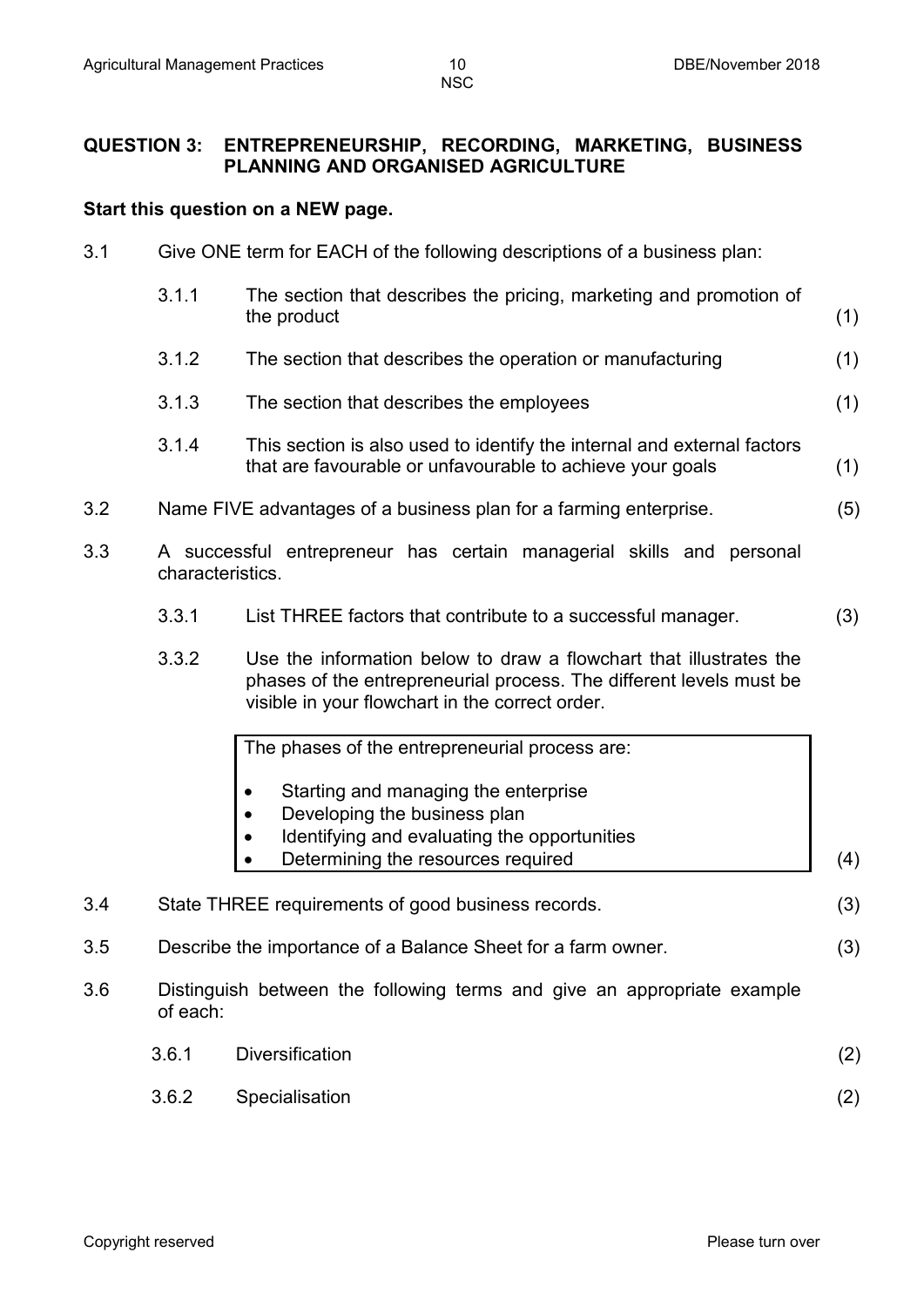- 3.7 There are several product organisations, such as Grain South Africa and Cape Mohair and Wool, which assist farmers with the production and marketing of their products.
	- 3.7.1 Name and discuss the THREE roles of product organisations in the agricultural sector. (6)
	- 3.7.2 State TWO disadvantages of product organisations. (2)
- 3.8 Examples of traditional methods of advertising are given in the list below.

word of mouth; newspaper and magazine advertisements; radio and television; pamphlets and posters

Name FOUR modern methods of advertising agricultural products that are not mentioned in the list above. (4)

- 3.9 Explain FIVE factors that influence the consumer's willingness to buy an agricultural product. (5)
- 3.10 The diagram below indicates the relationship between gross income and the different types of costs that will have an influence on the profit that a farmer will make. Study the diagram and answer the questions that follow.



- 3.10.1 Choose a label for each graph from the list below. Write the label next to the letter (**A**, **B** and **C**) in the ANSWER BOOK.
	- Fixed cost
	- Variable cost
	- Fotal cost (3)
- 3.10.2 Give the term for the point marked **D**. (1)
- 3.10.3 Explain the economic importance of point **D**, before point **D** and after point **D**, as marked on the graph. (3)

**[50]**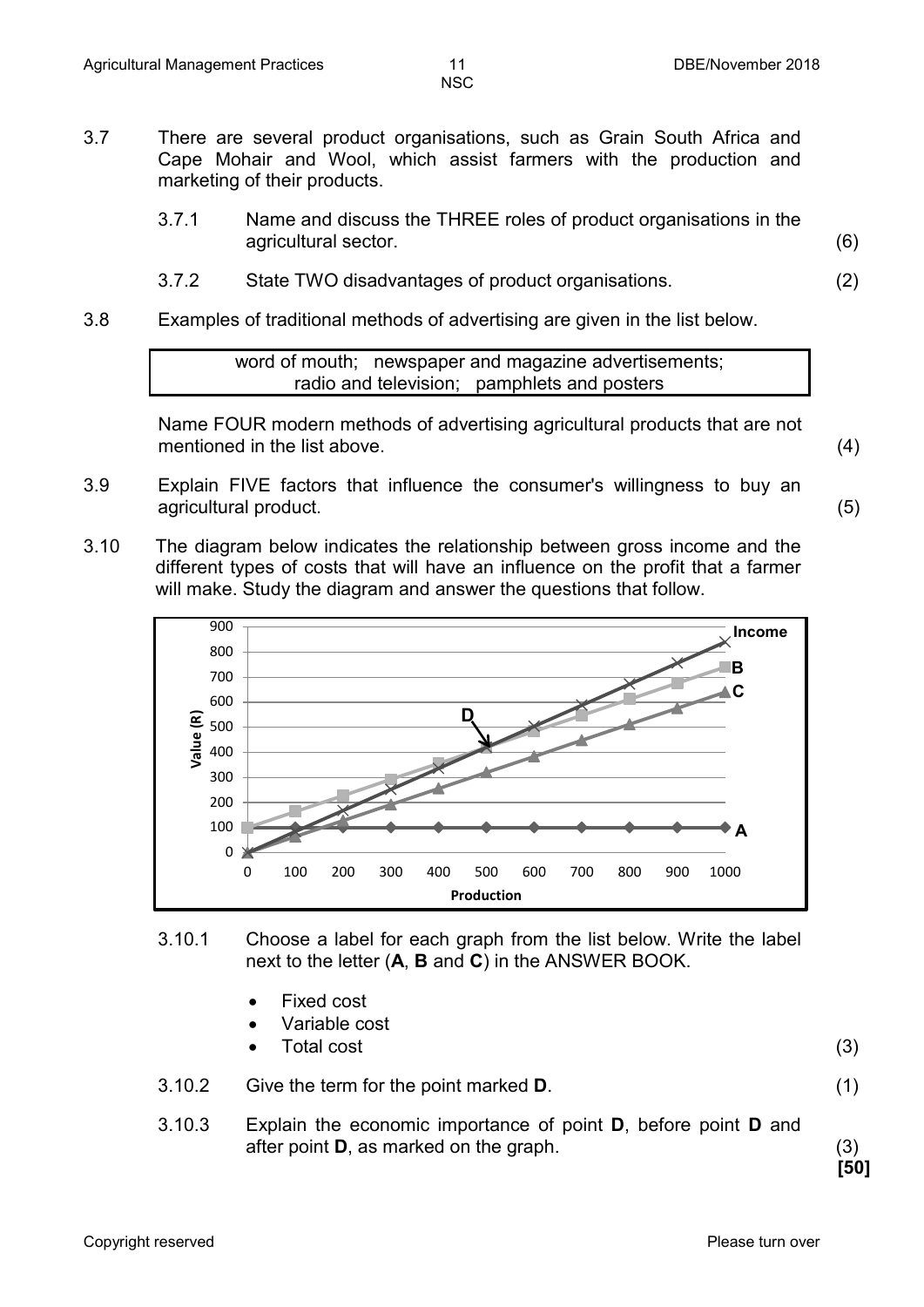#### **QUESTION 4: HARVESTING, PROCESSING, MANAGEMENT AND AGRITOURISM**

#### **Start this question on a NEW page.**

- 4.1 State FIVE important factors that a farmer must consider when doing pre-harvest planning of any crop. (5)
- 4.2 Describe FIVE good practices of handling agricultural products to ensure that the consumer gets products of high quality. (5)
- 4.3 Complete the table below in the ANSWER BOOK. Give an example of a fresh harvested agricultural product that is stored as indicated.

| <b>STORAGE METHOD</b>                               | <b>EXAMPLE OF PRODUCT</b> |  |
|-----------------------------------------------------|---------------------------|--|
| Cold storage at temperatures below 10 °C            | 4.3.1                     |  |
| Freezing rooms at $-20$ °C                          | 4.3.2                     |  |
| Silos                                               | 4.3.3                     |  |
| Stainless steel tanks between 0 °C and 3 °C   4.3.4 |                           |  |

- 4.4 Name FIVE advantages of bulk storage of agricultural products. (5)
- 4.5 List FOUR favourable growth conditions under which micro-organisms thrive. (4)
- 4.6 Evaluate the suitability of the following packaging materials for meat and related products:

| 4.6.1 | Polystyrene |  |
|-------|-------------|--|
|       |             |  |

- 4.6.2 Card board (3)
- 
- 4.7 Identify, in the list below, the marketing channel that best suits EACH of the following scenarios:

|       | contract marketing;<br>farm-gate marketing;<br>auctions;<br>fresh produce markets;<br>internet marketing<br>retailers; |     |
|-------|------------------------------------------------------------------------------------------------------------------------|-----|
| 4.7.1 | Marketing to large chain stores and food processors at a pre-set<br>price and quantity                                 | (1) |
| 4.7.2 | Farmer sells produce via an online catalogue to consumers                                                              | (1) |
| 4.7.3 | Farm animals are sold to the highest bidder                                                                            | (1) |
| 4.7.4 | The sale of fruit and vegetables at large central facilities through<br>marketing agents                               |     |